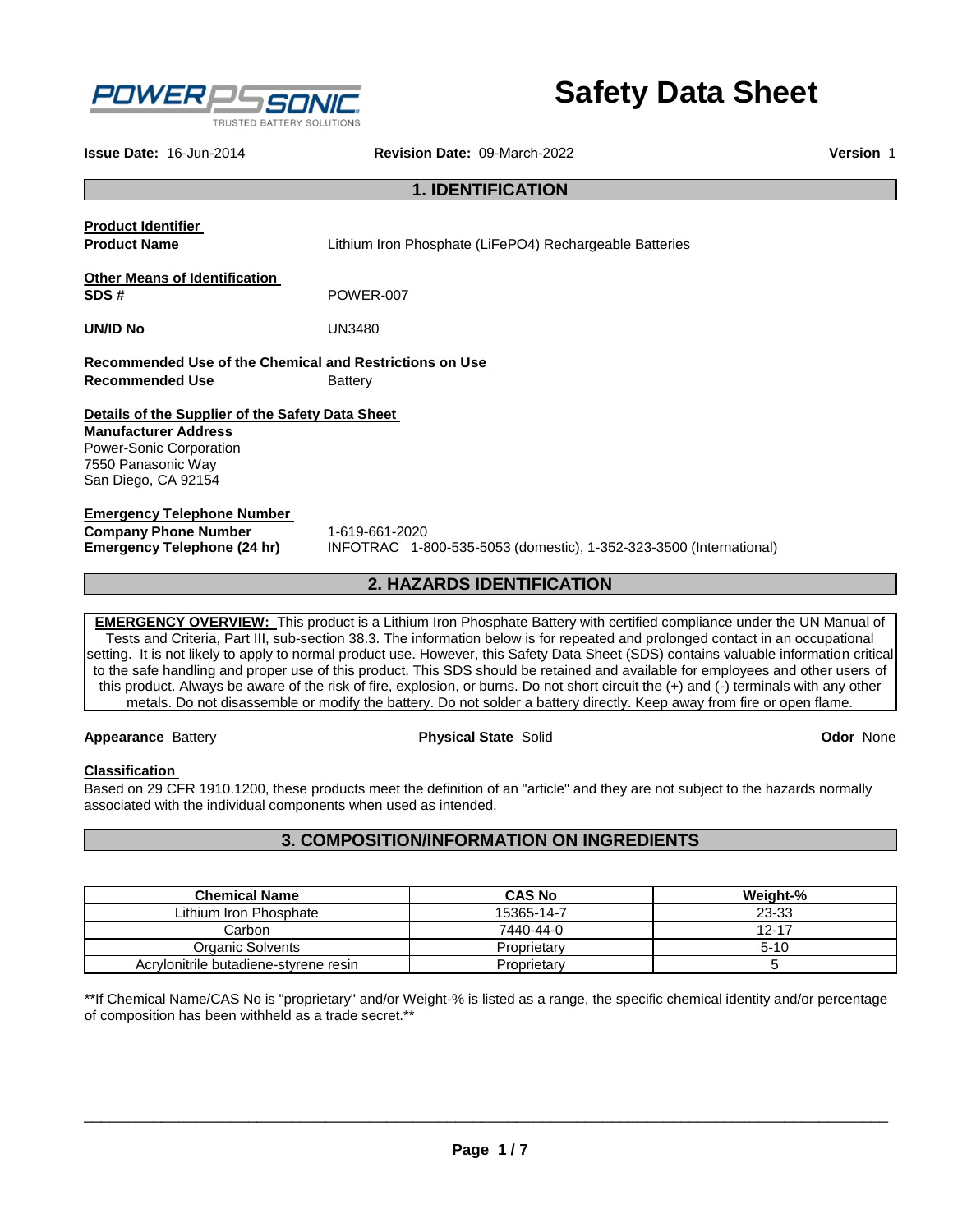# \_\_\_\_\_\_\_\_\_\_\_\_\_\_\_\_\_\_\_\_\_\_\_\_\_\_\_\_\_\_\_\_\_\_\_\_\_\_\_\_\_\_\_\_\_\_\_\_\_\_\_\_\_\_\_\_\_\_\_\_\_\_\_\_\_\_\_\_\_\_\_\_\_\_\_\_\_\_\_\_\_\_\_\_\_\_\_\_\_\_\_\_\_ **4. FIRST-AID MEASURES**

# **First Aid Measures**

| <b>General Advice</b>                      | Provide this SDS to medical personnel for treatment.                                                                    |
|--------------------------------------------|-------------------------------------------------------------------------------------------------------------------------|
| <b>Eye Contact</b>                         | Rinse thoroughly with plenty of water for at least 15 minutes, lifting lower and upper eyelids.<br>Consult a physician. |
| <b>Skin Contact</b>                        | Wash off immediately with plenty of water for at least 15 minutes.                                                      |
| <b>Inhalation</b>                          | Remove to fresh air.                                                                                                    |
| Ingestion                                  | Clean mouth with water and drink afterwards plenty of water.                                                            |
| <b>Most Important Symptoms and Effects</b> |                                                                                                                         |
| <b>Symptoms</b>                            | Based on physical state of the product, accidental exposure is unlikely.                                                |
|                                            | Indication of Any Immediate Medical Attention and Special Treatment Needed                                              |
| <b>Notes to Physician</b>                  | Treat symptomatically.                                                                                                  |

# **5. FIRE-FIGHTING MEASURES**

#### **Suitable Extinguishing Media**

Use extinguishing measures that are appropriate to local circumstances and the surrounding environment.

| <b>Small Fire</b> | Carbon Dioxide, Dry Chemical, Foam, Water Fog.                                                                  |
|-------------------|-----------------------------------------------------------------------------------------------------------------|
| <b>Large Fire</b> | Move containers from fire area if you can do it without risk. Carbon Dioxide, Dry Chemical,<br>Foam, Water Fog. |

**Unsuitable Extinguishing Media** Not determined.

# **Specific Hazards Arising from the Chemical**

Exposing battery or cell to excessive heat, fire, or over voltage condition may cause flame or leak potentially hazardous organic vapors and produce hazardous decomposition products. Damaged or opened cells and batteries can result in rapid heating and the release of flammable vapors.

**Hazardous Combustion Products:** Fire will produce irritating, corrosive and/or toxic gases.

#### **Protective Equipment and Precautions for Firefighters**

As in any fire, wear self-contained breathing apparatus pressure-demand, MSHA/NIOSH (approved or equivalent) and full protective gear.

# **6. ACCIDENTAL RELEASE MEASURES**

### **Personal Precautions, Protective Equipment and Emergency Procedures**

| <b>Personal Precautions</b>      | Use personal protective equipment as required.                                           |
|----------------------------------|------------------------------------------------------------------------------------------|
| <b>Other Information</b>         | ELIMINATE all ignition sources (no smoking, flares, sparks or flames in immediate area). |
| <b>For Emergency Responders</b>  | Keep unnecessary and unprotected personnel from entering.                                |
| <b>Environmental Precautions</b> | See Section 12 for additional Ecological Information.                                    |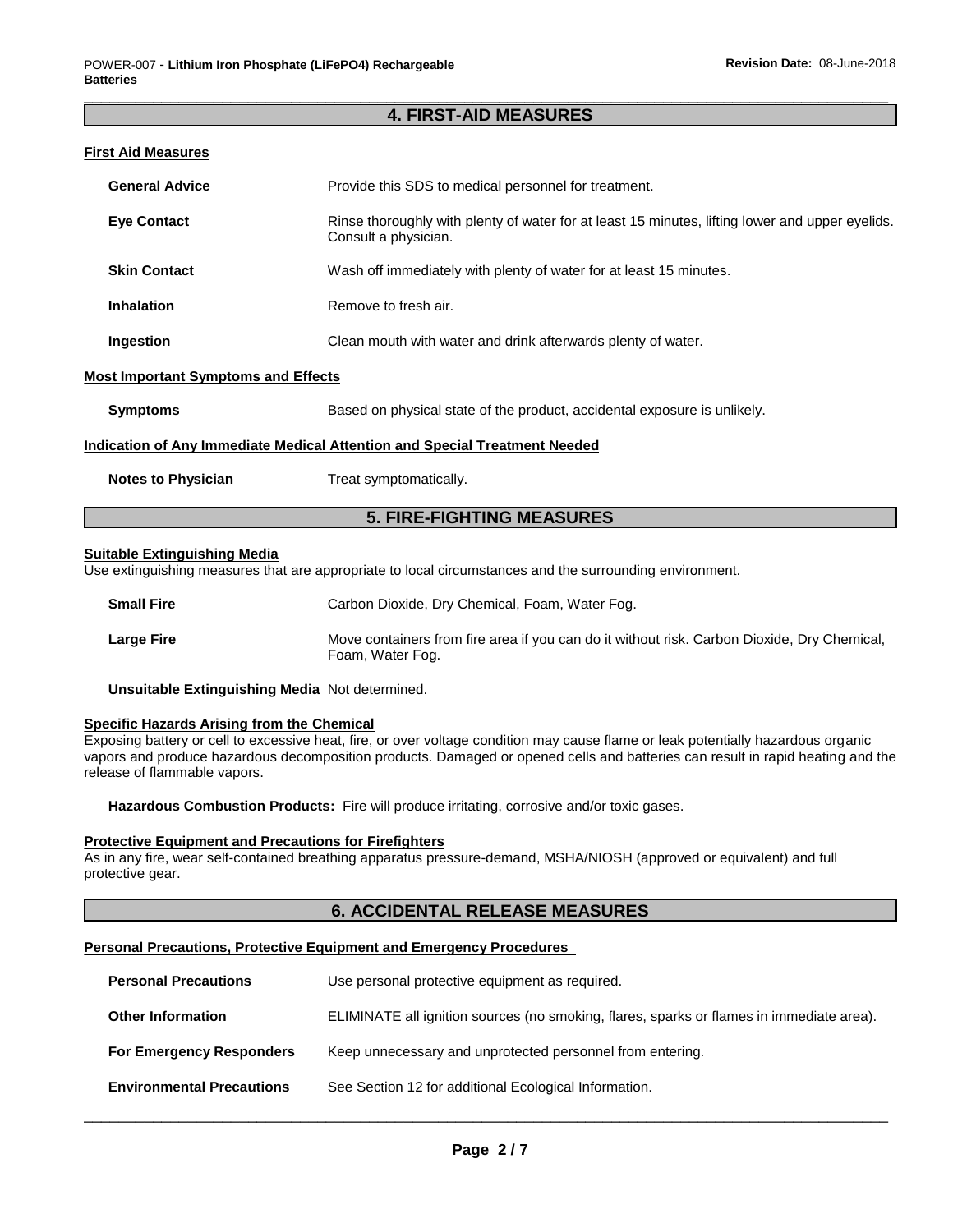# **Methods and Material for Containment and Cleaning Up Methods for Containment** Prevent further leakage or spillage if safe to do so. Do not release runoff from fire control methods to sewers or waterways. **Methods for Clean Up** Ground and bond containers when transferring material. Sweep up and shovel into suitable containers for disposal. For waste disposal, see section 13 of the SDS. **7. HANDLING AND STORAGE Precautions for Safe Handling Advice on Safe Handling** CHARGING/DISCHARGING: Cells and batteries are designed to be rechargeable. However, abnormal charging may cause batteries to flame, and abnormal discharging may result in damaging batteries. Use approved chargers and procedure only. BATTERY DISASSEMBLE: Do not disassemble a battery in any case. If a battery was unintentionally crushed or damaged, thus releasing its contents, rubber gloves must be used to handle all battery components. Avoid inhalation of vapors that may be omitted. BATTERY SHORT CIRCUIT: The battery is an energy source that converts electric power into the chemical form of energy. Therefore, short circuiting the battery may cause the chemical reaction to occur too intensively and provide an ignition source. MIXED BATTERIES AND TYPES: Do not assemble batteries with series or parallel connection. The use of old and new cells of varying capacity or different electrochemical battery systems should be avoided. **Conditions for Safe Storage, Including Any Incompatibilities Storage Conditions** Fix positive and negative terminals properly to avoid short circuit. Store in cold and wellventilated area preventing exposure from direct sunlight and other sources of heat. Elevated temperatures can result in reduced battery service life. **Incompatible Materials None known based on information supplied. 8. EXPOSURE CONTROLS/PERSONAL PROTECTION Exposure Guidelines** This product presents no health hazards to the user when used according to label directions for its intended purposes **Appropriate Engineering Controls Engineering Controls** Apply technical measures to comply with the occupational exposure limits. **Individual Protection Measures, Such as Personal Protective Equipment Eye/Face Protection** Refer to 29 CFR 1910.133 for eye and face protection regulations. **Skin and Body Protection** Refer to 29 CFR 1910.138 for appropriate skin and body protection. **Respiratory Protection Refer to 29 CFR 1910.134 for respiratory protection requirements.**

\_\_\_\_\_\_\_\_\_\_\_\_\_\_\_\_\_\_\_\_\_\_\_\_\_\_\_\_\_\_\_\_\_\_\_\_\_\_\_\_\_\_\_\_\_\_\_\_\_\_\_\_\_\_\_\_\_\_\_\_\_\_\_\_\_\_\_\_\_\_\_\_\_\_\_\_\_\_\_\_\_\_\_\_\_\_\_\_\_\_\_\_\_

**General Hygiene Considerations** Handle in accordance with good industrial hygiene and safety practice. Do not eat, drink or smoke when using this product.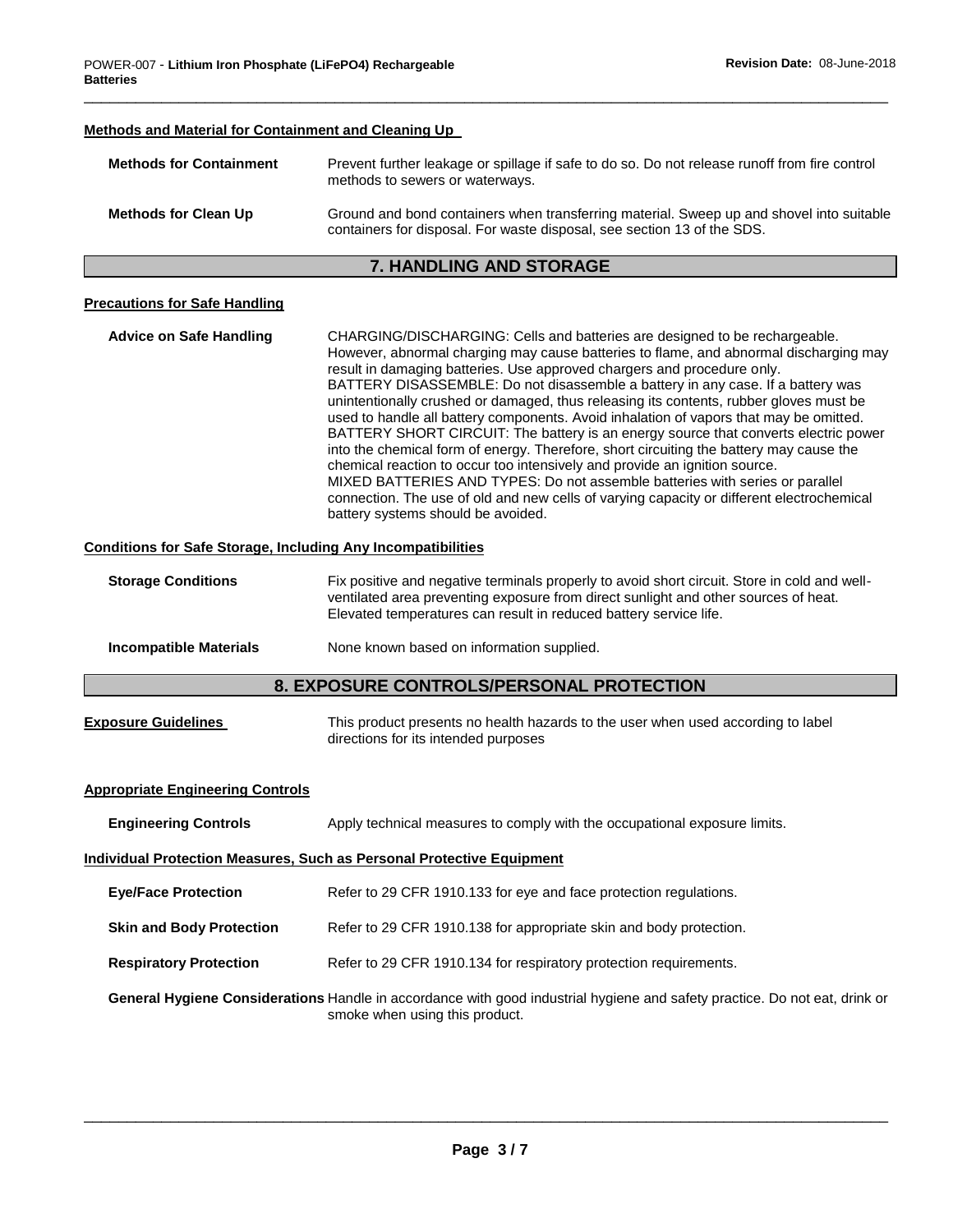# \_\_\_\_\_\_\_\_\_\_\_\_\_\_\_\_\_\_\_\_\_\_\_\_\_\_\_\_\_\_\_\_\_\_\_\_\_\_\_\_\_\_\_\_\_\_\_\_\_\_\_\_\_\_\_\_\_\_\_\_\_\_\_\_\_\_\_\_\_\_\_\_\_\_\_\_\_\_\_\_\_\_\_\_\_\_\_\_\_\_\_\_\_ **9. PHYSICAL AND CHEMICAL PROPERTIES**

# **Information on Basic Physical and Chemical Properties**

| <b>Physical State</b><br>Appearance<br>Color | Solid<br><b>Battery</b><br>Typical | Odor<br><b>Odor Threshold</b> | None<br>No odor |
|----------------------------------------------|------------------------------------|-------------------------------|-----------------|
| <b>Property</b>                              | <b>Values</b>                      | Remarks • Method              |                 |
| рH                                           | Not determined                     |                               |                 |
| <b>Melting Point/Freezing Point</b>          | Not determined                     |                               |                 |
| <b>Boiling Point/Boiling Range</b>           | Not determined                     |                               |                 |
| <b>Flash Point</b>                           | Not determined                     |                               |                 |
| <b>Evaporation Rate</b>                      | Not determined                     |                               |                 |
| <b>Flammability (Solid, Gas)</b>             | Not determined                     |                               |                 |
| <b>Upper Flammability Limits</b>             | Not determined                     |                               |                 |
| <b>Lower Flammability Limit</b>              | Not determined                     |                               |                 |
| <b>Vapor Pressure</b>                        | Not determined                     |                               |                 |
| <b>Vapor Density</b>                         | Not determined                     |                               |                 |
| <b>Specific Gravity</b>                      | Not determined                     |                               |                 |
| <b>Water Solubility</b>                      | Not determined                     |                               |                 |
| Solubility in other solvents                 | Not determined                     |                               |                 |
| <b>Partition Coefficient</b>                 | Not determined                     |                               |                 |
| <b>Auto-ignition Temperature</b>             | Not determined                     |                               |                 |
| <b>Decomposition Temperature</b>             | Not determined                     |                               |                 |
| <b>Kinematic Viscosity</b>                   | Not determined                     |                               |                 |
| <b>Dynamic Viscosity</b>                     | Not determined                     |                               |                 |
| <b>Explosive Properties</b>                  | Not determined                     |                               |                 |
| <b>Oxidizing Properties</b>                  | Not determined                     |                               |                 |

# **10. STABILITY AND REACTIVITY**

#### **Reactivity**

If battery assembly is damaged, contents may release flammable vapors.

# **Chemical Stability**

Stable under recommended storage conditions.

#### **Possibility of Hazardous Reactions**

If battery assembly is damaged, contents may release flammable vapors.

**Hazardous Polymerization** Hazardous polymerization does not occur.

# **Conditions to Avoid**

Keep away from heat, sparks and open flame.

#### **Incompatible Materials**

None known based on information supplied.

#### **Hazardous Decomposition Products**

Fire will produce irritating, corrosive and/or toxic gases.

# **11. TOXICOLOGICAL INFORMATION**

# **Information on Likely Routes of Exposure**

| <b>Product Information</b> | Under normal conditions of intended use, this material does not pose a risk to health |
|----------------------------|---------------------------------------------------------------------------------------|
| <b>Eve Contact</b>         | Avoid contact with eyes.                                                              |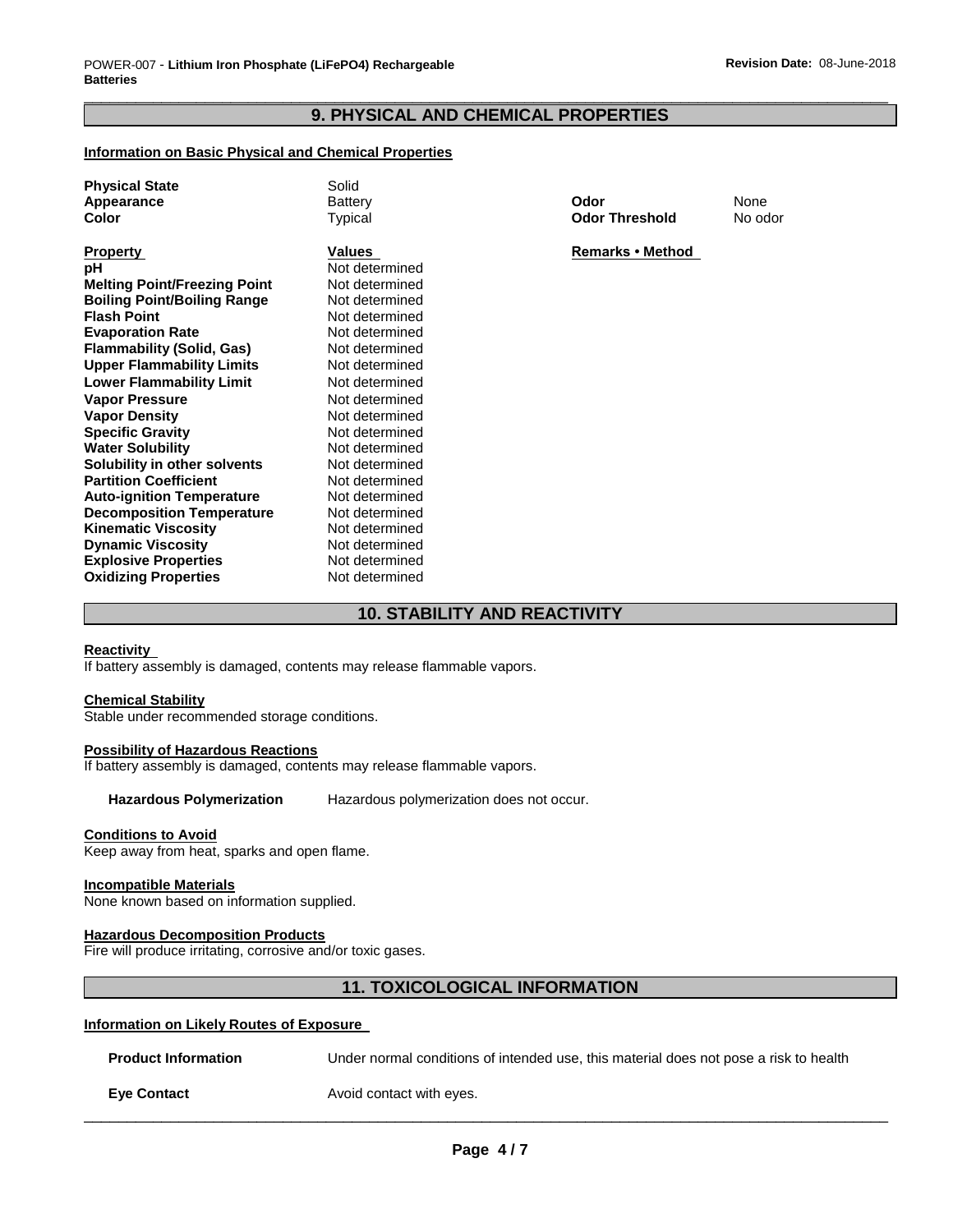| <b>Skin Contact</b> | Avoid contact with skin. |
|---------------------|--------------------------|
|                     |                          |

**Inhalation Avoid breathing vapors or mists.** 

**Ingestion Do not taste or swallow.** 

#### **Component Information**

| <b>Chemical Name</b> | Oral LD50          | <b>Dermal LD50</b> | <b>Inhalation LC50</b> |
|----------------------|--------------------|--------------------|------------------------|
| Carbon<br>7440-44-0  | Rat<br>10000 mg/kg |                    |                        |

\_\_\_\_\_\_\_\_\_\_\_\_\_\_\_\_\_\_\_\_\_\_\_\_\_\_\_\_\_\_\_\_\_\_\_\_\_\_\_\_\_\_\_\_\_\_\_\_\_\_\_\_\_\_\_\_\_\_\_\_\_\_\_\_\_\_\_\_\_\_\_\_\_\_\_\_\_\_\_\_\_\_\_\_\_\_\_\_\_\_\_\_\_

# **Information on Physical, Chemical and Toxicological Effects**

**Symptoms** Please see section 4 of this SDS for symptoms.

### **Delayed and Immediate Effects as well as Chronic Effects from Short and Long-Term Exposure**

**Carcinogenicity** Based on the information provided, this product does not contain any carcinogens or potential carcinogens as listed by OSHA, IARC or NTP.

# **Numerical Measures of Toxicity**

Not determined

# **12. ECOLOGICAL INFORMATION**

#### **Ecotoxicity**

The product is not classified as environmentally hazardous. However, this does not exclude the possibility that large or frequent spills can have a harmful or damaging effect on the environment.

### **Persistence/Degradability**

Not determined.

#### **Bioaccumulation** Not determined.

**Mobility** Not determined

### **Other Adverse Effects**

**Waste Treatment Methods**

Not determined

# **13. DISPOSAL CONSIDERATIONS**

| waste Treatment Methods       |                                                                                                                                                                                                                                                                                                 |
|-------------------------------|-------------------------------------------------------------------------------------------------------------------------------------------------------------------------------------------------------------------------------------------------------------------------------------------------|
| <b>Disposal of Wastes</b>     | Lithium iron phosphate as a battery chemistry uses no heavy metals during the<br>manufacturing and is to be considered non-toxic and is approved for landfill disposal.<br>ALWAYS dispose/recycle batteries in accordance with applicable regional, national and<br>local laws and regulations. |
| <b>Contaminated Packaging</b> | Disposal should be in accordance with applicable regional, national and local laws and<br>regulations.                                                                                                                                                                                          |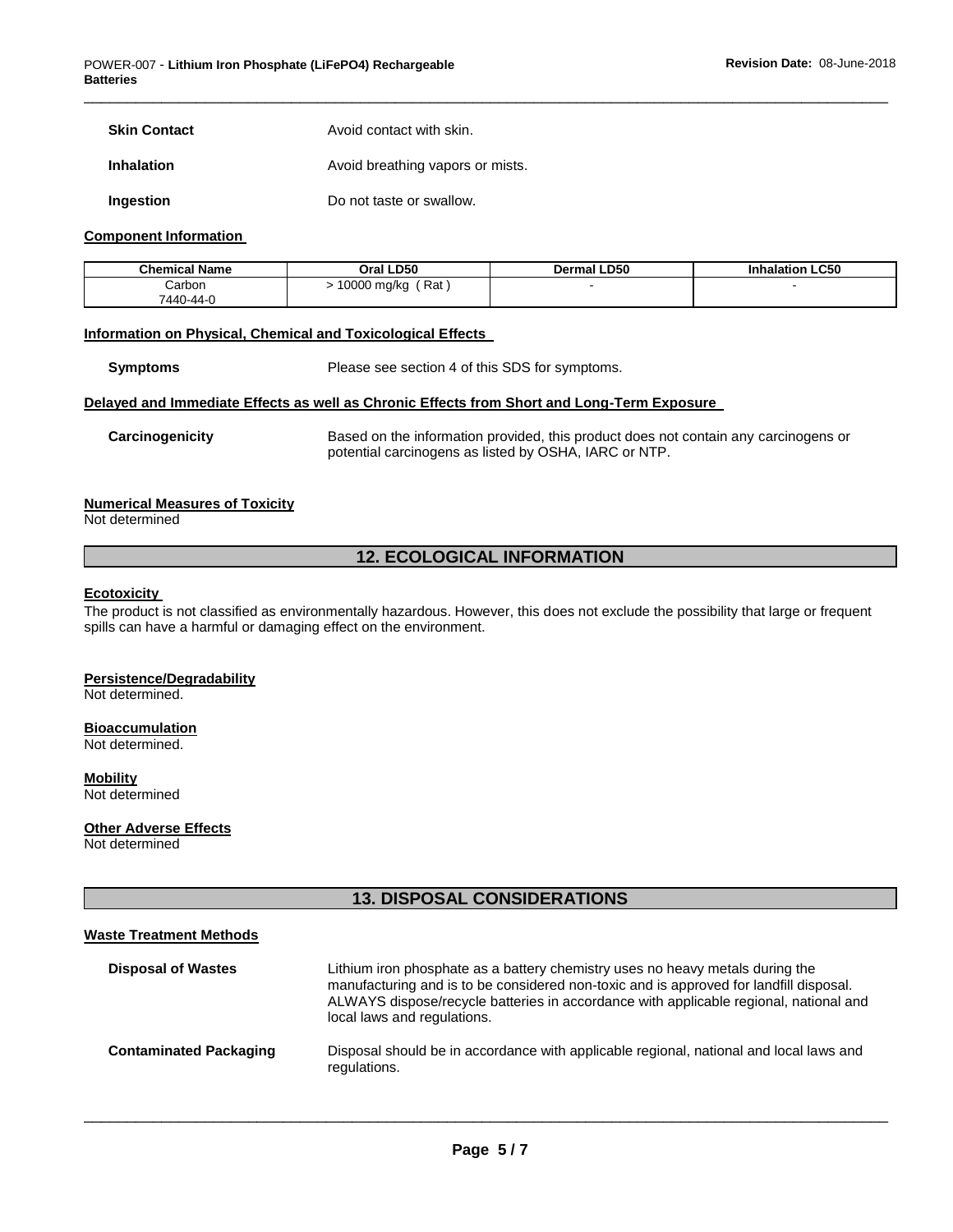# \_\_\_\_\_\_\_\_\_\_\_\_\_\_\_\_\_\_\_\_\_\_\_\_\_\_\_\_\_\_\_\_\_\_\_\_\_\_\_\_\_\_\_\_\_\_\_\_\_\_\_\_\_\_\_\_\_\_\_\_\_\_\_\_\_\_\_\_\_\_\_\_\_\_\_\_\_\_\_\_\_\_\_\_\_\_\_\_\_\_\_\_\_ **14. TRANSPORT INFORMATION**

Power-Sonic PSL series batteries are designed to comply with all applicable shipping regulations as prescribed by industry and legal standards which includes compliance with the UN Recommendations on the Transport of Dangerous Goods; IATA Dangerous Goods Regulations and applicable U.S. DOT regulations for the safe transport of lithium-ion batteries and the International Maritime Dangerous Goods Code. This battery has passed the UN Manual of Tests and Criteria Part Ill Subsection 38.3, which is required by all of the directives listed above.

International shipments of PSL series lithium phosphate batteries are classified as Class 9, UN3480, Packing Group II, by the International Civil Aviation Organization (ICAO) and the International Maritime Dangerous Goods (IMDG) Code. Packaging, markings and documentation requirements are defined in the International Air Transport Association (IATA) Dangerous Goods Regulations (DGR) Packing Instructions 965 and Packing Instruction P903 of the IMDG Code.

In the US, shipments of lithium iron phosphate batteries are classified as Class 9, UN3480, Packing Group II, by the U.S. Hazardous Materials Regulations (HMR). Packaging, markings and documentation requirements are defined in Title 49 of the Code of Federal Regulations (CFR), Section 173.185. of the U.S. HMR.

- (A) This consignment is packed in a clean, good and strong outer packaging.
- (B) This consignment does not contain any recalled and/or defective batteries.
- (C) This consignment has been packed in compliance with Section II of Pl965.
- (D) Handle with care, flammability hazard exists if the package is damaged.
- (E) If package is damaged, batteries must be protected so as to prevent short circuit. Batteries are completely enclosed by inner packaging so as to protect from short circuit.

For additional details on how to comply with federal hazardous materials regulations see the link below.

[www.fmcsa.dot.gov/regulations/hazardous-materials/how-comply-federal-hazardous-materials-regulations](http://www.fmcsa.dot.gov/regulations/hazardous-materials/how-comply-federal-hazardous-materials-regulations)